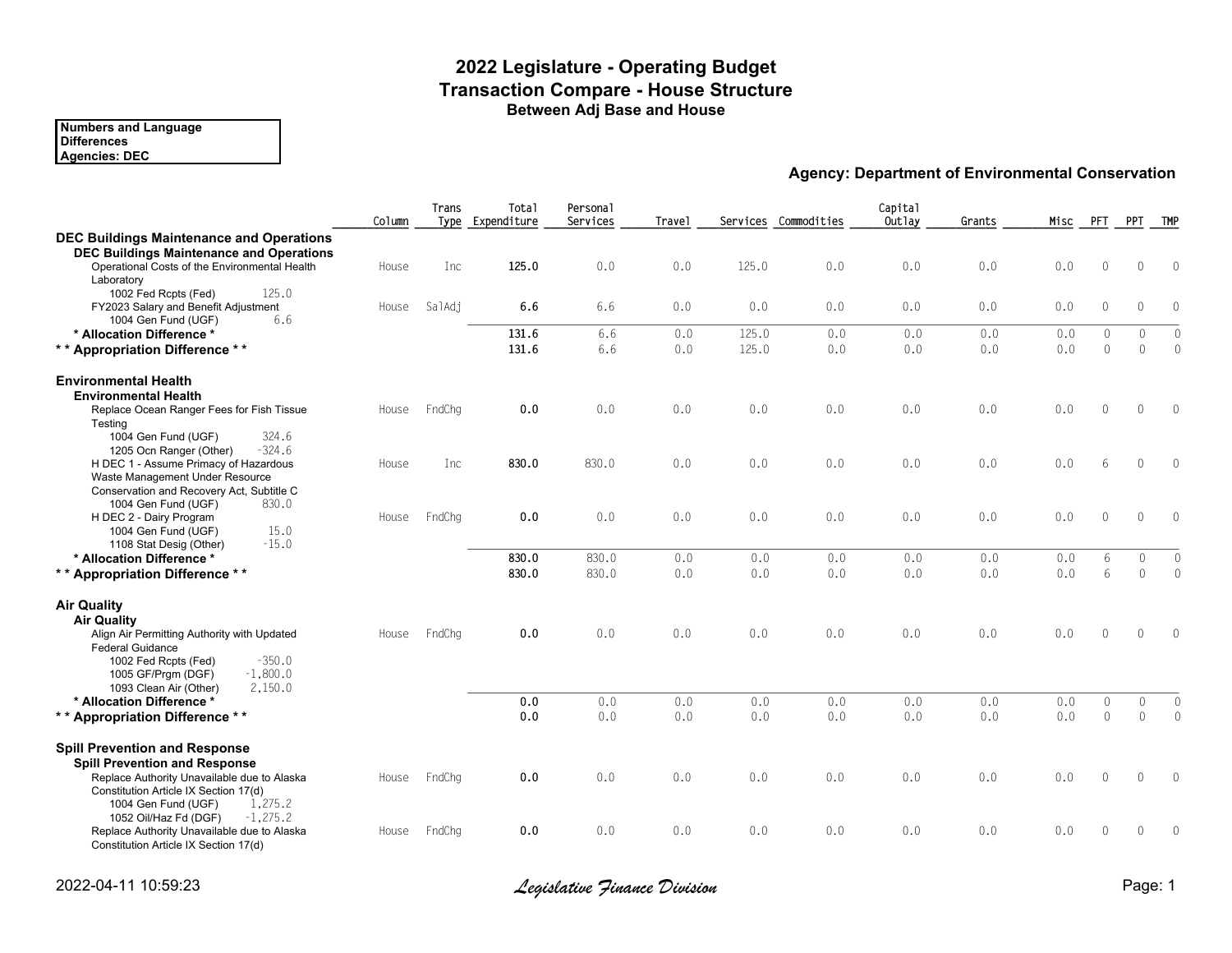## **2022 Legislature - Operating Budget Transaction Compare - House Structure Between Adj Base and House**

**Numbers and Language Differences Agencie[s: DEC](http://www.legfin.akleg.gov/ReportsPHP/SelectReport.php?ReportAbbrev=FUNDSOURCE&LimitFundCodes=1002)**

**Agency: Department of** 

|                                                                                                                                                                                                                                                                                                                                                                                                                                                                                                                    | Column | Trans         | Total<br>Type Expenditure | Personal<br>Services | <b>Travel</b> |            | Services Commodities | Capital<br>Outlay |
|--------------------------------------------------------------------------------------------------------------------------------------------------------------------------------------------------------------------------------------------------------------------------------------------------------------------------------------------------------------------------------------------------------------------------------------------------------------------------------------------------------------------|--------|---------------|---------------------------|----------------------|---------------|------------|----------------------|-------------------|
| <b>Spill Prevention and Response (continued)</b><br><b>Spill Prevention and Response (continued)</b><br>Replace Authority Unavailable due to Alaska<br>Constitution Article IX Section 17(d) (continued)<br>1004 Gen Fund (UGF)<br>43.0<br>$-43.0$<br>1052 Oil/Haz Fd (DGF)<br>FY2023 Salary and Benefit Adjustment                                                                                                                                                                                                | House  | SalAdj        | 2.9                       | 2.9                  | 0.0           | 0.0        | 0.0                  | 0.0               |
| 2.9<br>1004 Gen Fund (UGF)                                                                                                                                                                                                                                                                                                                                                                                                                                                                                         |        |               |                           |                      |               |            |                      |                   |
| * Allocation Difference *<br>** Appropriation Difference **                                                                                                                                                                                                                                                                                                                                                                                                                                                        |        |               | 2.9<br>2.9                | 2.9<br>2.9           | 0.0<br>0.0    | 0.0<br>0.0 | 0.0<br>0.0           | 0.0<br>0.0        |
| Water                                                                                                                                                                                                                                                                                                                                                                                                                                                                                                              |        |               |                           |                      |               |            |                      |                   |
| Water Quality, Infrastructure Support & Financing<br>FY2023 Salary and Benefit Adjustment<br>1002 Fed Rcpts (Fed)<br>9.1                                                                                                                                                                                                                                                                                                                                                                                           | House  | SalAdj        | 12.1                      | 12.1                 | 0.0           | 0.0        | 0.0                  | 0.0               |
| 3.0<br>1003 GF/Match (UGF)<br>H DEC 3 - 404 Primacy<br>4,904.0<br>1004 Gen Fund (UGF)                                                                                                                                                                                                                                                                                                                                                                                                                              | House  | Inc           | 4,904.0                   | 3,511.3              | 104.0         | 1,109.7    | 179.0                | 0.0               |
| * Allocation Difference *                                                                                                                                                                                                                                                                                                                                                                                                                                                                                          |        |               | 4,916.1                   | 3,523.4              | 104.0         | 1,109.7    | 179.0                | 0.0               |
| ** Appropriation Difference **                                                                                                                                                                                                                                                                                                                                                                                                                                                                                     |        |               | 4,916.1                   | 3,523.4              | 104.0         | 1,109.7    | 179.0                | 0.0               |
| <b>Agency Unallocated</b><br><b>Unallocated Rates Adjustment</b><br>FY2023 Administrative Systems Upgrade<br>Ongoing Cost Increases<br>18.9<br>1002 Fed Rcpts (Fed)<br>8.7<br>1004 Gen Fund (UGF)<br>2.2<br>1005 GF/Prgm (DGF)<br>1.0<br>1007 I/A Rcpts (Other)<br>3.7<br>1052 Oil/Haz Fd (DGF)                                                                                                                                                                                                                    |        | House RateAdj | 39.3                      | 0.0                  | 0.0           | 39.3       | 0.0                  | 0.0               |
| 0.1<br>1055 IA/OIL HAZ (Other)<br>1.3<br>1061 CIP Rcpts (Other)<br>1.7<br>1093 Clean Air (Other)<br>0.5<br>1166 Vessel Com (Other)<br>0.8<br>1205 Ocn Ranger (Other)<br>0.3<br>1230 CleanAdmin (Other)<br>0.1<br>1231 DrinkAdmin (Other)<br>FY2023 Human Resources Rate AspireAlaska<br>4.3<br>1002 Fed Rcpts (Fed)<br>3.2<br>1004 Gen Fund (UGF)<br>1.9<br>1005 GF/Prgm (DGF)<br>0.2<br>1007 I/A Rcpts (Other)<br>3.3<br>1052 Oil/Haz Fd (DGF)<br>0.1<br>1055 IA/OIL HAZ (Other)<br>0.7<br>1061 CIP Rcpts (Other) |        | House RateAdj | 15.4                      | 0.0                  | 0.0           | 15.4       | 0.0                  | 0.0               |

2022-04-11 10:59:23 *Legislative Finance Division* Page: 2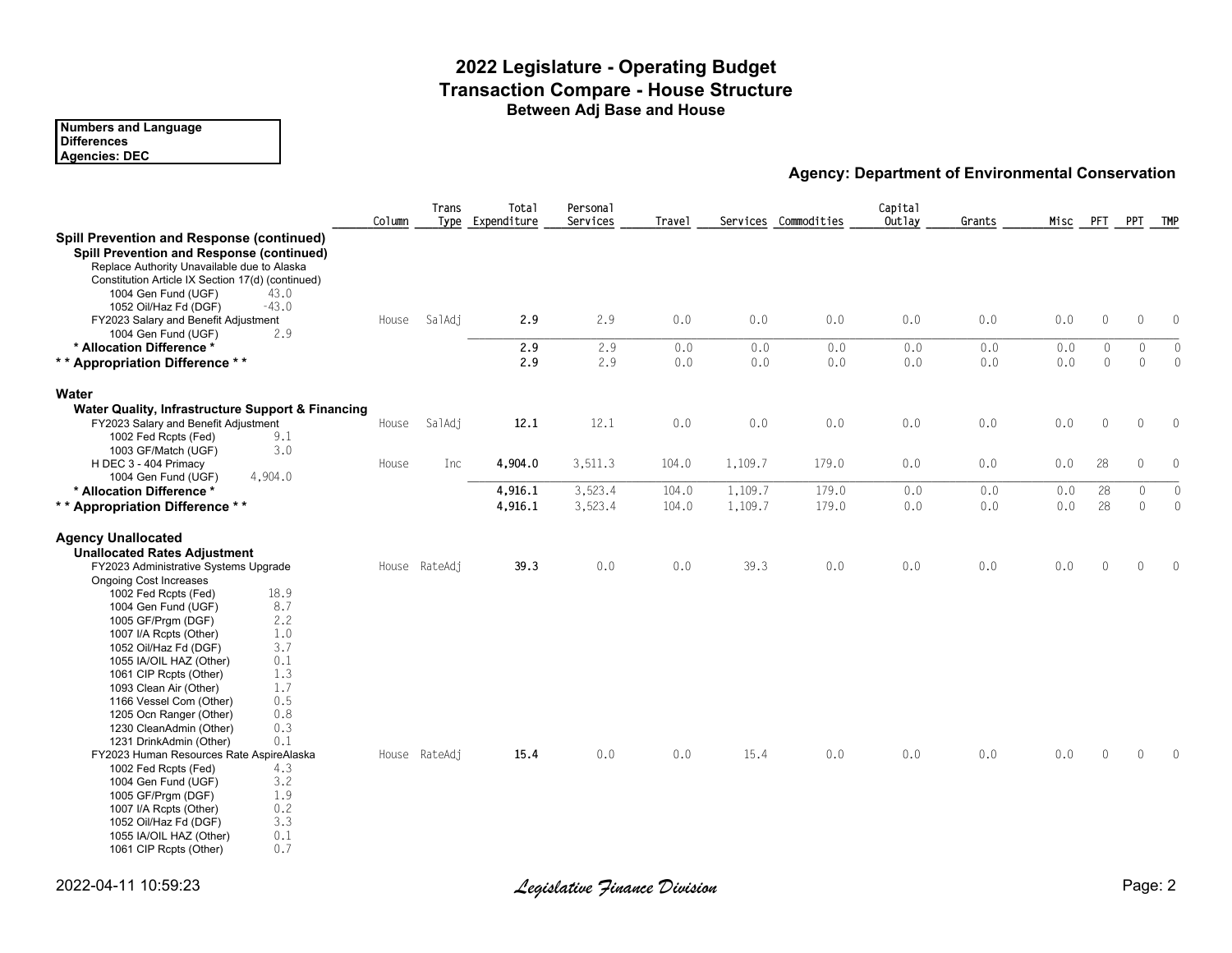#### **2022 Legislature - Operating Budget Transaction Compare - House Structure Between Adj Base and House**

| <b>Numbers and Language</b> |  |
|-----------------------------|--|
| <b>Differences</b>          |  |
| Agencies: DEC               |  |

**Agency: Department of** 

|                                                                                                                                                                                                                                                                                                                                                                                                                                                                                                        | Column | Trans<br>Type | Total<br>Expenditure | Personal<br>Services | Travel |         | Services Commodities | Capital<br>Outlay |
|--------------------------------------------------------------------------------------------------------------------------------------------------------------------------------------------------------------------------------------------------------------------------------------------------------------------------------------------------------------------------------------------------------------------------------------------------------------------------------------------------------|--------|---------------|----------------------|----------------------|--------|---------|----------------------|-------------------|
| <b>Agency Unallocated (continued)</b><br><b>Unallocated Rates Adjustment (continued)</b><br>FY2023 Human Resources Rate AspireAlaska<br>(continued)<br>1.0<br>1093 Clean Air (Other)<br>0.3<br>1166 Vessel Com (Other)<br>0.1<br>1205 Ocn Ranger (Other)<br>0.2<br>1230 CleanAdmin (Other)<br>0.1<br>1231 DrinkAdmin (Other)                                                                                                                                                                           |        |               |                      |                      |        |         |                      |                   |
| FY2023 Office of Information Technology Core<br>Services Rate Infrastructure Upkeep Increase<br>13.7<br>1002 Fed Rcpts (Fed)<br>10.2<br>1004 Gen Fund (UGF)<br>6.0<br>1005 GF/Prgm (DGF)<br>0.8<br>1007 I/A Rcpts (Other)<br>10.6<br>1052 Oil/Haz Fd (DGF)<br>0.3<br>1055 IA/OIL HAZ (Other)<br>2.3<br>1061 CIP Rcpts (Other)<br>3.1<br>1093 Clean Air (Other)<br>0.9<br>1166 Vessel Com (Other)<br>0.2<br>1205 Ocn Ranger (Other)<br>0.6<br>1230 CleanAdmin (Other)<br>0.3<br>1231 DrinkAdmin (Other) |        | House RateAdj | 49.0                 | 0.0                  | 0.0    | 49.0    | 0.0                  | 0.0               |
| FY2023 Office of Information Technology Core<br>Services Rate Software Increases<br>30.4<br>1002 Fed Rcpts (Fed)<br>22.6<br>1004 Gen Fund (UGF)<br>13.4<br>1005 GF/Prgm (DGF)<br>1.7<br>1007 I/A Rcpts (Other)<br>23.4<br>1052 Oil/Haz Fd (DGF)<br>0.7<br>1055 IA/OIL HAZ (Other)<br>5.0<br>1061 CIP Rcpts (Other)<br>6.8<br>1093 Clean Air (Other)<br>2.1<br>1166 Vessel Com (Other)<br>0.5<br>1205 Ocn Ranger (Other)<br>1.4<br>1230 CleanAdmin (Other)<br>0.6<br>1231 DrinkAdmin (Other)            |        | House RateAdj | 108.6                | 0.0                  | 0.0    | 108.6   | 0.0                  | 0.0               |
| * Allocation Difference *                                                                                                                                                                                                                                                                                                                                                                                                                                                                              |        |               | 212.3                | 0.0                  | 0.0    | 212.3   | 0.0                  | 0.0               |
| ** Appropriation Difference **                                                                                                                                                                                                                                                                                                                                                                                                                                                                         |        |               | 212.3                | 0.0                  | 0.0    | 212.3   | 0.0                  | 0.0               |
| *** Agency Difference ***                                                                                                                                                                                                                                                                                                                                                                                                                                                                              |        |               | 6,092.9              | 4,362.9              | 104.0  | 1,447.0 | 179.0                | 0.0               |
| **** All Agencies Difference ****                                                                                                                                                                                                                                                                                                                                                                                                                                                                      |        |               | 6,092.9              | 4,362.9              | 104.0  | 1,447.0 | 179.0                | 0.0               |